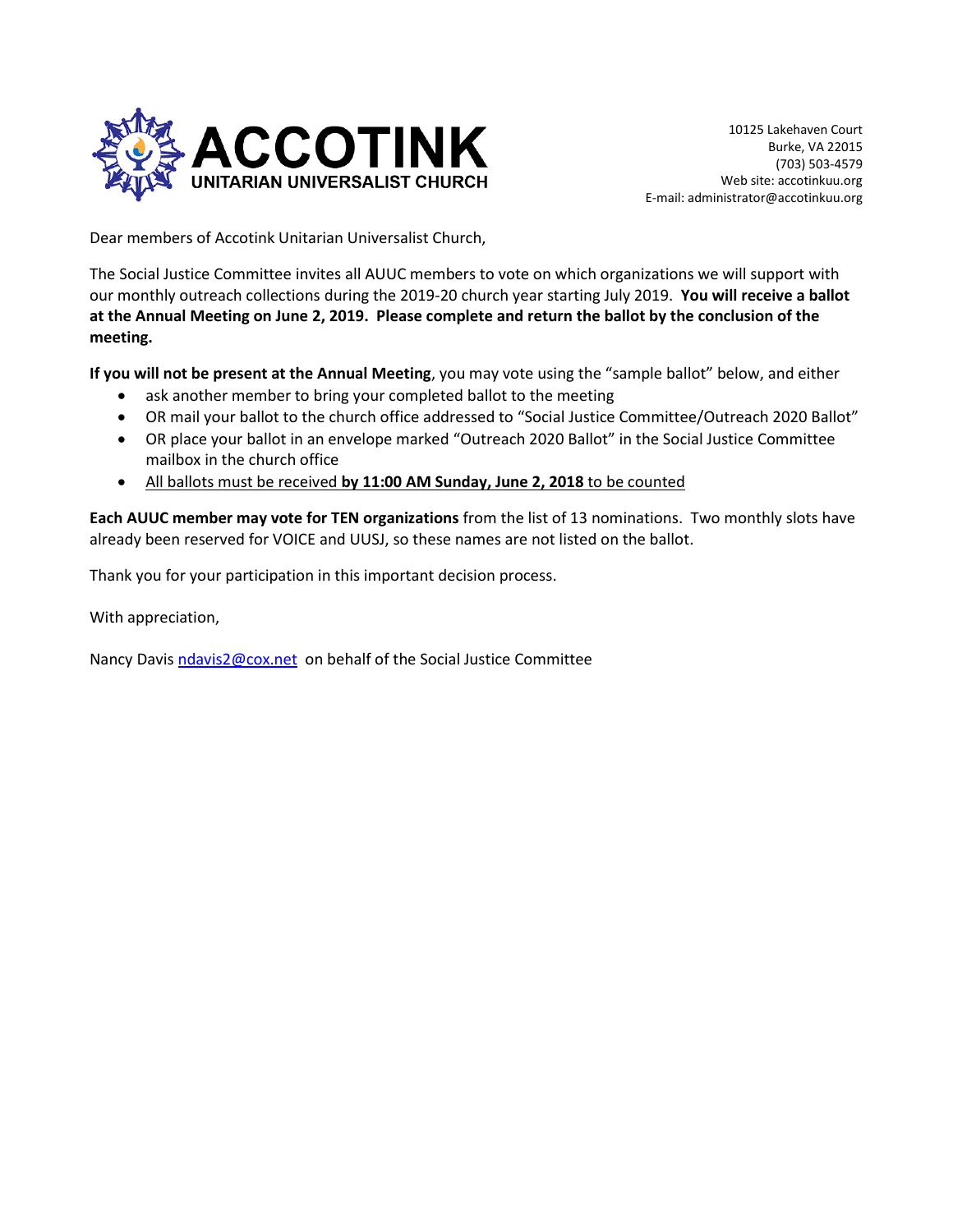## *SAMPLE BALLOT***: AUUC Outreach Collection Nominations for 2019-20**

 **Please check no more than 10 boxes**. **Your name:** \_\_\_\_\_\_\_\_\_\_\_\_\_\_\_\_\_\_\_\_\_\_\_\_\_\_\_

| VOTE for 10 | <b>Organizations Nominated</b>                                            |
|-------------|---------------------------------------------------------------------------|
|             | <b>Beacon House</b>                                                       |
|             | <b>Earth Sangha</b>                                                       |
|             | <b>Faith Alliance for Climate Solutions (FACS)</b>                        |
|             | <b>Haven of Northern Virginia</b>                                         |
|             | Homestretch                                                               |
|             | <b>Just Neighbors</b>                                                     |
|             | <b>Life with Cancer</b>                                                   |
|             | <b>NAMI Northern Virginia</b>                                             |
|             | <b>Northern VA Therapeutic Riding Program (NVTRP)</b>                     |
|             | <b>Opportunities, Alternatives, and Resources (OAR) of Fairfax County</b> |
|             | paws4people                                                               |
|             | <b>Specially Adapted Resource Clubs (SPARC)</b>                           |
|             | <b>Student Peace Awards of Fairfax County</b>                             |

**Please refer to the next pages for additional information about these nominated organizations. Click [here](https://accotinkuu.org/wp-content/uploads/2019/04/Outreach-Collection-Nominations-2019-2020.pdf) to open a Word document with more detailed information about each organization.**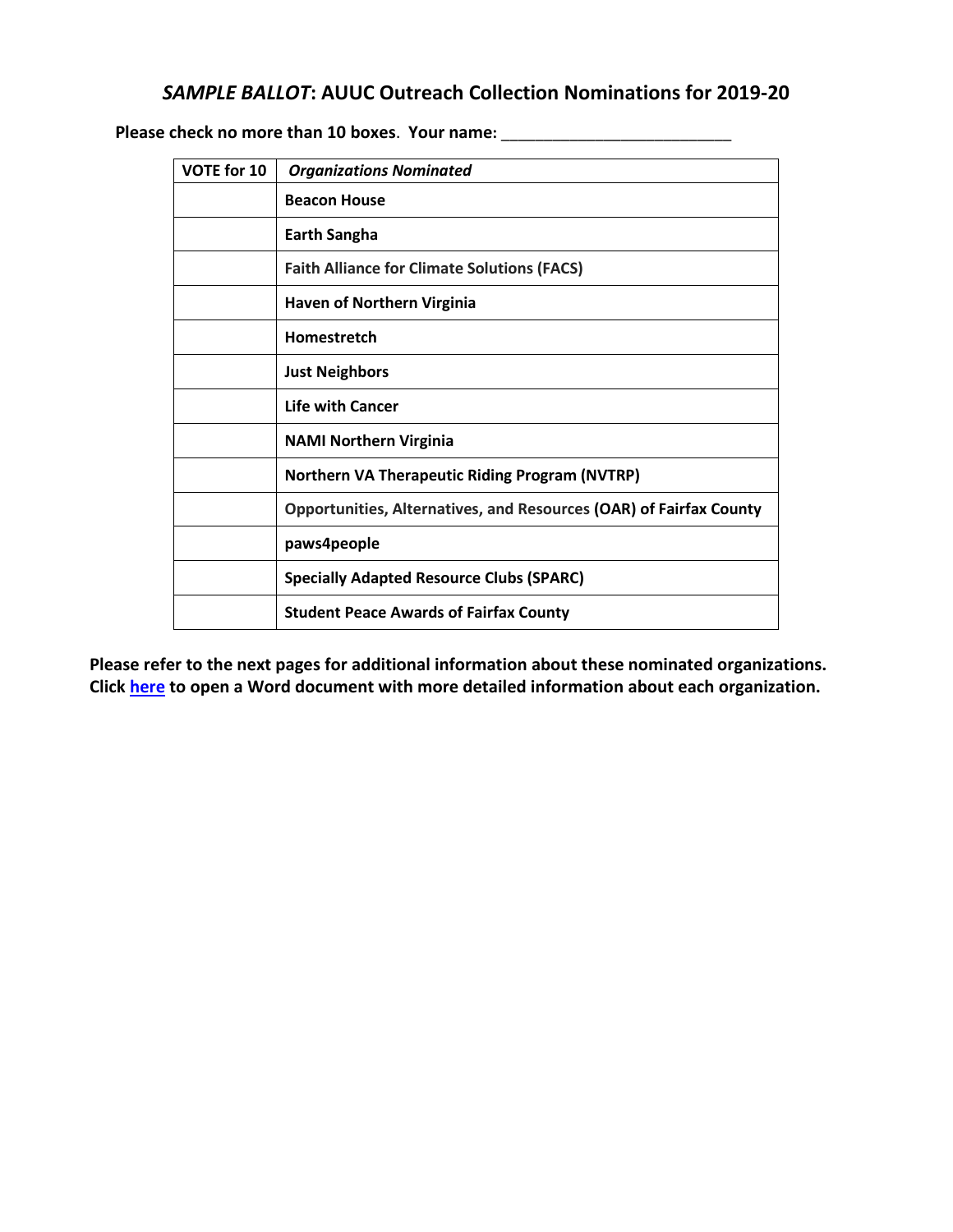## **2019-20 Nominations for Outreach Collections: Additional Information**

The following 13 nonprofit organizations have been nominated for outreach collections for next church year. Please visit their websites for more details or speak with the person who nominated the organization.

| <b>Organizations Nominated</b>                                                  | <b>Function &amp; Beneficiaries</b>                                                                                                                                                                 | Nominator/Sponsor                            | Website                         |
|---------------------------------------------------------------------------------|-----------------------------------------------------------------------------------------------------------------------------------------------------------------------------------------------------|----------------------------------------------|---------------------------------|
| <b>Beacon House</b>                                                             | Afterschool academics, organized<br>sports, mentoring and nurturing for<br>400 low-income children/teens in NE<br>D.C. Supported by area UU churches                                                | John Peterson                                | www.beaconhousedc.org           |
| <b>Earth Sangha</b>                                                             | Propagates & distributes plants<br>native to No. VA with goal of ecolo-<br>gical restoration of public lands. Also<br>supports Dominican Republic rain<br>forest restoration & coffee farmers       | JoAnn Flanagan<br>& Anamaria<br>Viveros-Long | https://www.earthsangha.org     |
| <b>Faith Alliance for Climate</b><br><b>Solutions (FACS)</b>                    | Interfaith group advocating for<br>climate change solutions in No. VA,<br>framed by Fairfax to Zero Campaign.<br>Presents united positions & connects<br>effectively with local policy makers       | Marsha White                                 | www.faithforclimate.org/        |
| Haven of Northern Virginia                                                      | Organization of trained volunteers<br>that offers emotional & grief sup-<br>port, workshops, at no charge to the<br>bereaved, seriously ill, the dying and<br>their families -- encouraging healing | Jill Jones                                   | https://www.havenofnova.org     |
| Homestretch                                                                     | Takes in homeless parents with<br>children, empowering parents (many<br>single moms) to attain permanent<br>housing, self-sufficiency; provides<br>skills, knowledge, hope                          | John Peterson                                | https://homestretchva.org       |
| <b>Just Neighbors</b>                                                           | Provides legal assistance to low-<br>income immigrants including DACA<br>recipients, refugees, asylum seekers<br>living in Fairfax region; helps obtain<br>documentation legally entitled to        | Jan Forsyth                                  | https://www.justneighbors.org/  |
| <b>Life with Cancer</b>                                                         | Provides free individual and family<br>support and counseling for people<br>experiencing cancer through support<br>groups, counseling, wellness,<br>nutrition & exercise programs                   | Gloria Smith                                 | https://www.lifewithcancer.org/ |
| <b>NAMI Northern Virginia</b>                                                   | Life-changing programs give hope,<br>raise awareness, provide education,<br>support groups, advocacy for people<br>dealing with mental health condi-<br>tions, their families & the public          | Daria Akers                                  | www.nami-northernvirginia.org/  |
| <b>Northern VA Therapeutic Riding</b><br>Program (NVTRP)                        | Equine assisted activities for children<br>& adults with disabilities, youth-at-<br>risk, recovering military personnel,<br>helping each realize highest potential                                  | Tessa Hassett                                | https://www.nvtrp.org/          |
| <b>Opportunities, Alternatives,</b><br>and Resources (OAR) of Fairfax<br>County | Helps rebuild lives and breaks cycle<br>of crime through rehabilitative and<br>supportive services to individuals<br>and families involved in criminal<br>justice system; reduces recidivism        | Ed Kringer                                   | https://oarnova.org/            |
| paws4people                                                                     | Provides assistance dogs to veterans,<br>children w/ disabilities; the dogs are<br>trained in WV prisons by prisoners;<br>CHESSIE, AUUC's p4p dog, serves a<br>WV family as emotional support dog   | RE classes,<br>Lara Profitt &<br>Nancy Davis | https://paws4people.org/        |